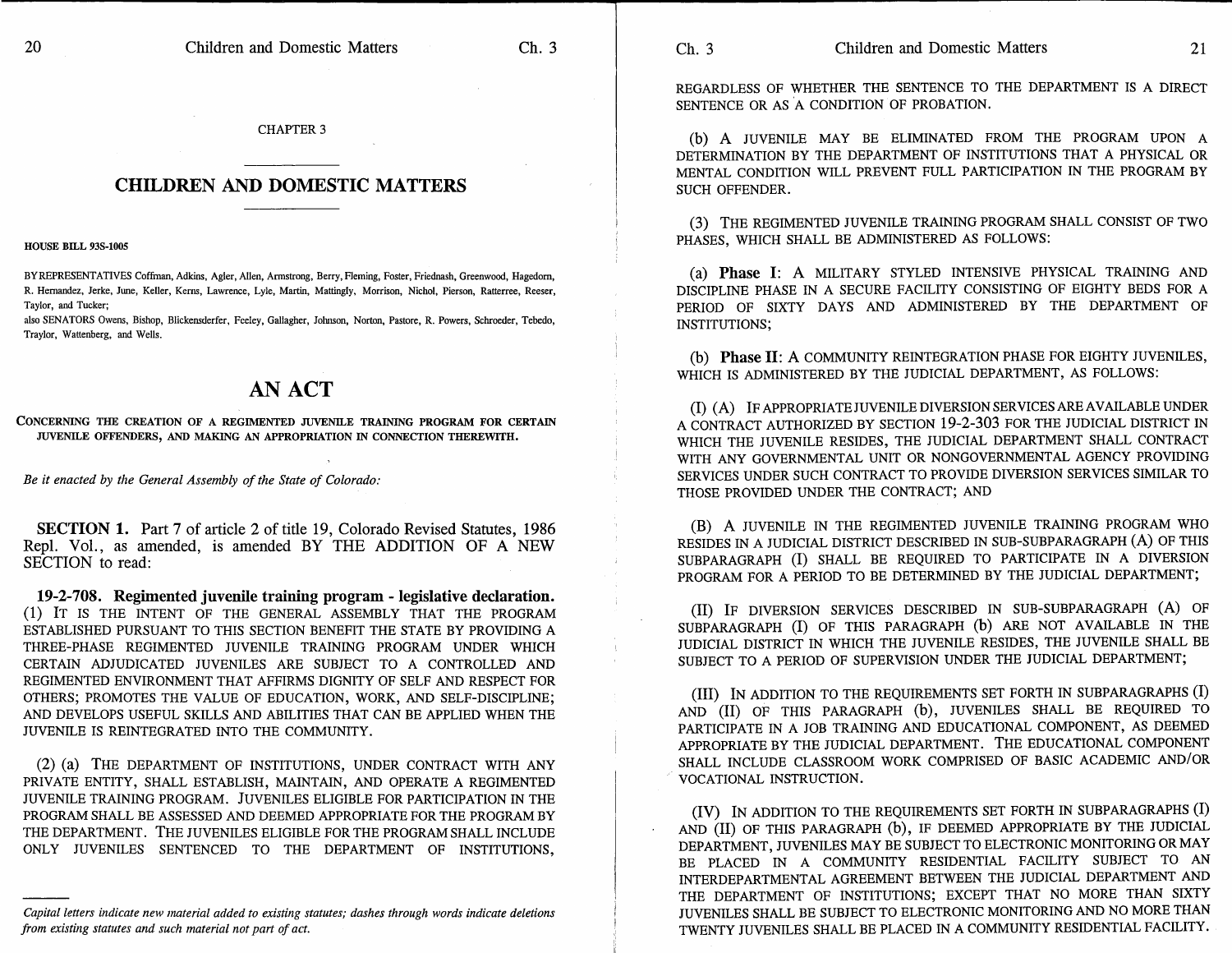(4) WHENEVER A JUVENILE FAILS TO PROGRESS THROUGH OR COMPLETE THE INITIAL PHASE OF THE REGIMENTED JUVENILE TRAINING PROGRAM, THE DEPARTMENT OF INSTITUTIONS MAY REASSIGN THE JUVENILE TO A DIVISION OF YOUTH SERVICES FACILITY. IN ADDITION, WHENEVER A JUVENILE FAILS TO PROGRESS THROUGH OR COMPLETE THE SECOND OR THIRD PHASE OF THE PROGRAM, THE DEPARTMENT MAY RETURN THE JUVENILE TO AN EARLIER PHASE OF THE PROGRAM FOR COMPLETION OF ALL OR PART OF THE EARLIER PHASE; EXCEPT THAT A JUVENILE SHALL NOT BE RETURNED FOR PARTICIPATION IN THE INITIAL PHASE MORE THAN ONCE.

(5) THE DEPARTMENT OF INSTITUTIONS SHALL ESTABLISH AND ENFORCE STANDARDS FOR THE REGIMENTED JUVENILE TRAINING PROGRAM AND EACH OF THE PHASES THEREOF DESCRIBED IN SUBSECTION (3) OF THIS SECTION. SUPPORTIVE SERVICES DEEMED NECESSARY BY THE DEPARTMENT OF INSTITUTIONS SHALL BE MADE AVAILABLE UNDER THE PHASES OF THE REGIMENTED JUVENILE TRAINING PROGRAM, AS DEEMED APPROPRIATE BY THE DEPARTMENT OF INSTITUTIONS.

(6) (a) ON OR BEFORE DECEMBER 1, 1996, THE DEPARTMENT OF INSTITUTIONS SHALL SUBMIT A REPORT EVALUATING THE REGIMENTED JUVENILE TRAINING PROGRAM TO THE GOVERNOR, THE SPEAKER OF THE HOUSE OF REPRESENTATIVES, THE PRESIDENT OF THE SENATE, AND THE JOINT BUDGET COMMITTEE OF THE GENERAL ASSEMBLY.

(b) THE REPORT SHALL INCLUDE THE FOLLOWING DETERMINATIONS:

(I) WHETHER THE COURTS ARE COMMITTING JUVENILES TO THE DEPARTMENT OF INSTITUTIONS IN ANTICIPATION OF THE JUVENILE BEING ASSIGNED TO THE REGIMENTED JUVENILE TRAINING PROGRAM WHEN SUCH JUVENILE WOULD BETTER BE PLACED IN ANOTHER DIVISION OF YOUTH SERVICES FACILITY OR ON PROBATION; AND

(II) WHETHER, AS A RESULT OF BEING ASSIGNED TO THE REGIMENTED JUVENILE TRAINING PROGRAM, JUVENILES IN FACT RECEIVE LESS SERIOUS SENTENCES THAN SIMILARLY ADJUDICATED JUVENILES, IN TERMS OF THE TYPE OF DELINQUENT ACT, JUVENILE HISTORY, AND ASSESSED NEEDS, WHO WERE NOT ASSIGNED TO SUCH A PROGRAM BUT WERE OTHERWISE COMMITTED TO THE DEPARTMENT OF INSTITUTIONS; AND

(III) WHETHER BED SAVINGS TO THE DEPARTMENT OF INSTITUTIONS ARE A RESULT OF THE REGIMENTED JUVENILE TRAINING PROGRAM; AND

(IV) WHETHER JUVENILES PLACED IN A REGIMENTED JUVENILE TRAINING PROGRAM HAVE A RECIDIVISM RATE WHICH IS EQUAL TO OR LESS THAN THAT OF SIMILAR ADJUDICATED JUVENILES WHO WERE NOT PLACED IN SUCH PROGRAM BUT WERE OTHERWISE COMMITTED TO THE DEPARTMENT OF INSTITUTIONS.

(7) THIS SECTION IS REPEALED, EFFECTIVE JULY 1, 1997.

**SECTION 2.** 19-2-703 (1) (h), Colorado Revised Statutes, 1986 Repl. Vol., as amended, is amended to read:

**19-2-703. Juvenile delinquent - sentencing - disposition - restitution parental liability.** (1) (h) (I) EXCEPT AS PROVIDED IN SUBPARAGRAPH (II) OF THIS PARAGRAPH (h), the court may commit SENTENCE any juvenile twelve years of age or older to detention for a period not to exceed forty-five days. Release for purposes of work, therapy, education, or other good cause may be granted by the court.

(II) THE COURT MAY ALTERNATIVELY SENTENCE THE JUVENILE TO THE DEPARTMENT OF INSTITUTIONS, WITH A RECOMMENDATION TO THE DEPARTMENT THAT THE JUVENILE BE REQUIRED TO PARTICIPATE IN THE REGIMENTED JUVENILE TRAINING PROGRAM SET FORTH IN SECTION 19-2-708. A SENTENCE TO THE DEPARTMENT PURSUANT TO THIS SUBPARAGRAPH (II) SHALL BE CONDITIONED UPON AVAILABLE SPACE IN THE PROGRAM AND A DETERMINATION BY THE DEPARTMENT THAT THE JUVENILE IS APPROPRIATE FOR THE PROGRAM. THE COURT'S ORDER SHALL SPECIFY THAT IN THE EVENT THE DEPARTMENT OF INSTITUTIONS DOES NOT PLACE THE JUVENILE IN THE PROGRAM, THE JUVENILE SHALL BE SENTENCED IN ACCORDANCE WITH SUBPARAGRAPH (I) OF THIS PARAGRAPH (h).

**SECTION 3.** 19-2-703 (1) (e), Colorado Revised Statutes, 1986 Repl. Vol., as amended, is amended to read:

**19-2-703. Juvenile delinquent - sentencing - disposition - restitution parental liability.** (1) (e) (I) In the case of a juvenile who has been adjudicated a juvenile delinquent for an act which constitutes a violation of section 18-12-105, C.R.S., THE COMMISSION OF ONE OF THE MISDEMEANOR OFFENSES DESCRIBED IN SECTION 19-2-204 (3) (a) (III) (C), the court shall impose a commitment, placement, or SENTENCE THE JUVENILE TO A MINIMUM MANDATORY PERIOD OF detention of not less than ten FIVE days. which may be suspended-upon-condition-that-the-juvenile-report-for-assignment-to-a-supervisedwork-program-of-ten-days-of-useful-public service-consistent-with-the-conditions in subparagraphs (I) and (II) of paragraph (i) of this subsection (1).

(II) THE COURT MAY ALTERNATIVELY SENTENCE THE JUVENILE TO THE DEPARTMENT OF INSTITUTIONS, WITH A RECOMMENDATION TO THE DEPARTMENT THAT THE JUVENILE BE REQUIRED TO PARTICIPATE IN THE REGIMENTED JUVENILE TRAINING PROGRAM SET FORTH IN SECTION 19-2-708. HOWEVER, IN THE EVENT THE DEPARTMENT ASSESSES A JUVENILE IN ACCORDANCE WITH SECTION 19-2-708 AND DETERMINES THAT THE JUVENILE'S PARTICIPATION IN THE PROGRAM IS INAPPROPRIATE, THE COURT'S ORDER SHALL SPECIFY THAT THE JUVENILE SHALL BE SENTENCED IN ACCORDANCE WITH SUBPARAGRAPH (I) OF THIS PARAGRAPH (e).

**SECTION** 4. **Appropriation - legislative intent concerning probation**  officers. (1) In addition to any other appropriation, there is hereby appropriated, out of any moneys in the general fund not otherwise appropriated, to the department of institutions for allocation to the division of youth services, for the fiscal year beginning July 1, 1993, the sum of one million four hundred one thousand six hundred dollars (\$1,401,600), and out of any moneys in the capital construction fund not otherwise appropriated, to the department of institutions for allocation to the division of youth services, for the fiscal year